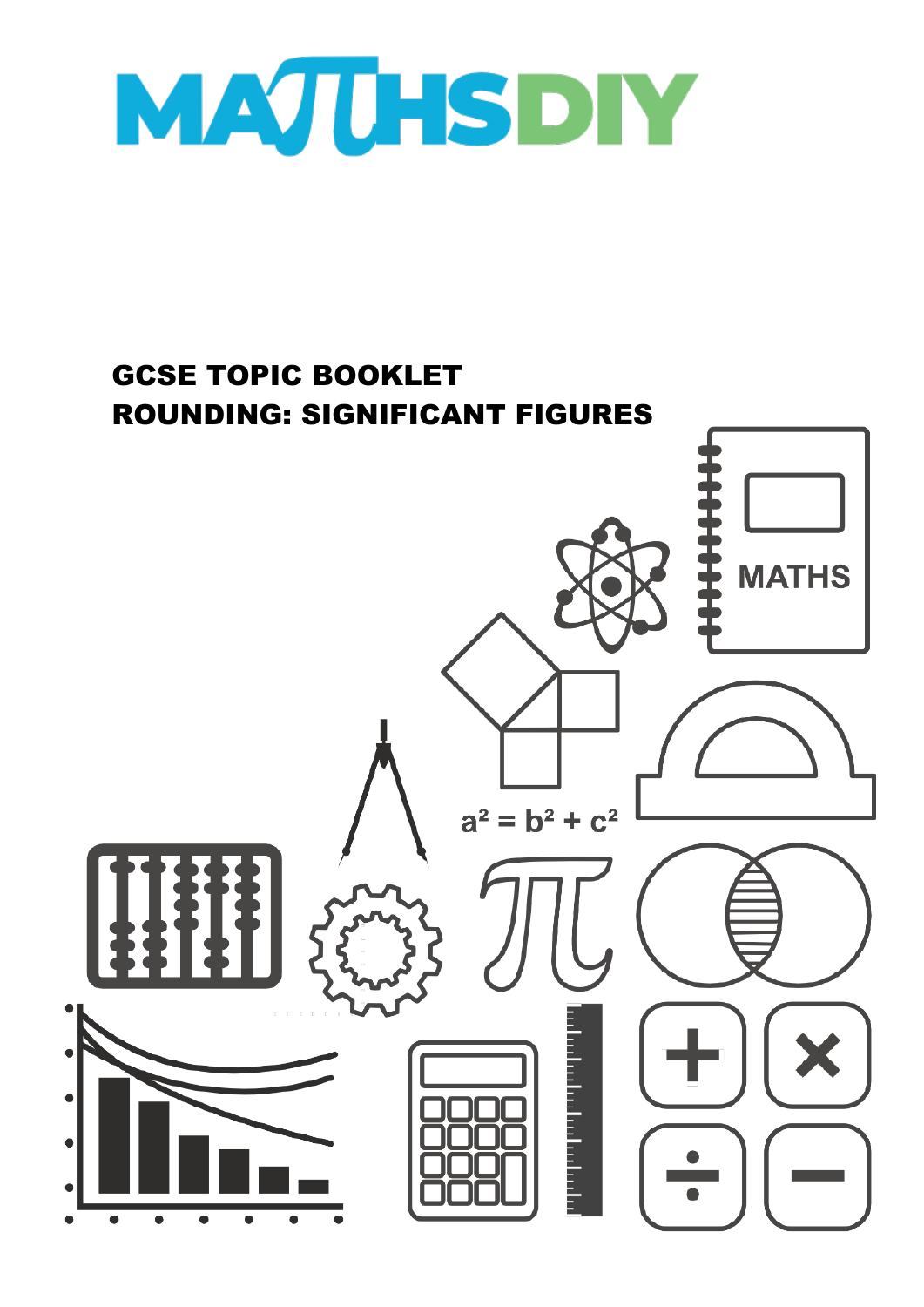| <b>MAJUHSDIY</b> | 1. | Write down 4823 correct to 1 significant figure.<br>a) |                                                       |     |
|------------------|----|--------------------------------------------------------|-------------------------------------------------------|-----|
|                  |    | b)                                                     | Write down 7583 correct to 2 significant figures.     | (1) |
|                  | 2. | a)                                                     | Write down 0.063732 correct to 3 significant figures. | (1) |
|                  |    | b)                                                     | Write down 7934 correct to 2 significant figures.     | (1) |
|                  | 3. | a)                                                     | Write down 839.7 correct to 3 significant figures.    | (1) |
|                  |    | b)                                                     | Write down 0.03426 correct to 2 significant figures.  | (1) |
|                  |    | $\mathsf{c}$                                           | Write down 0.07849 correct to 1 significant figure.   | (1) |
|                  |    |                                                        |                                                       | (1) |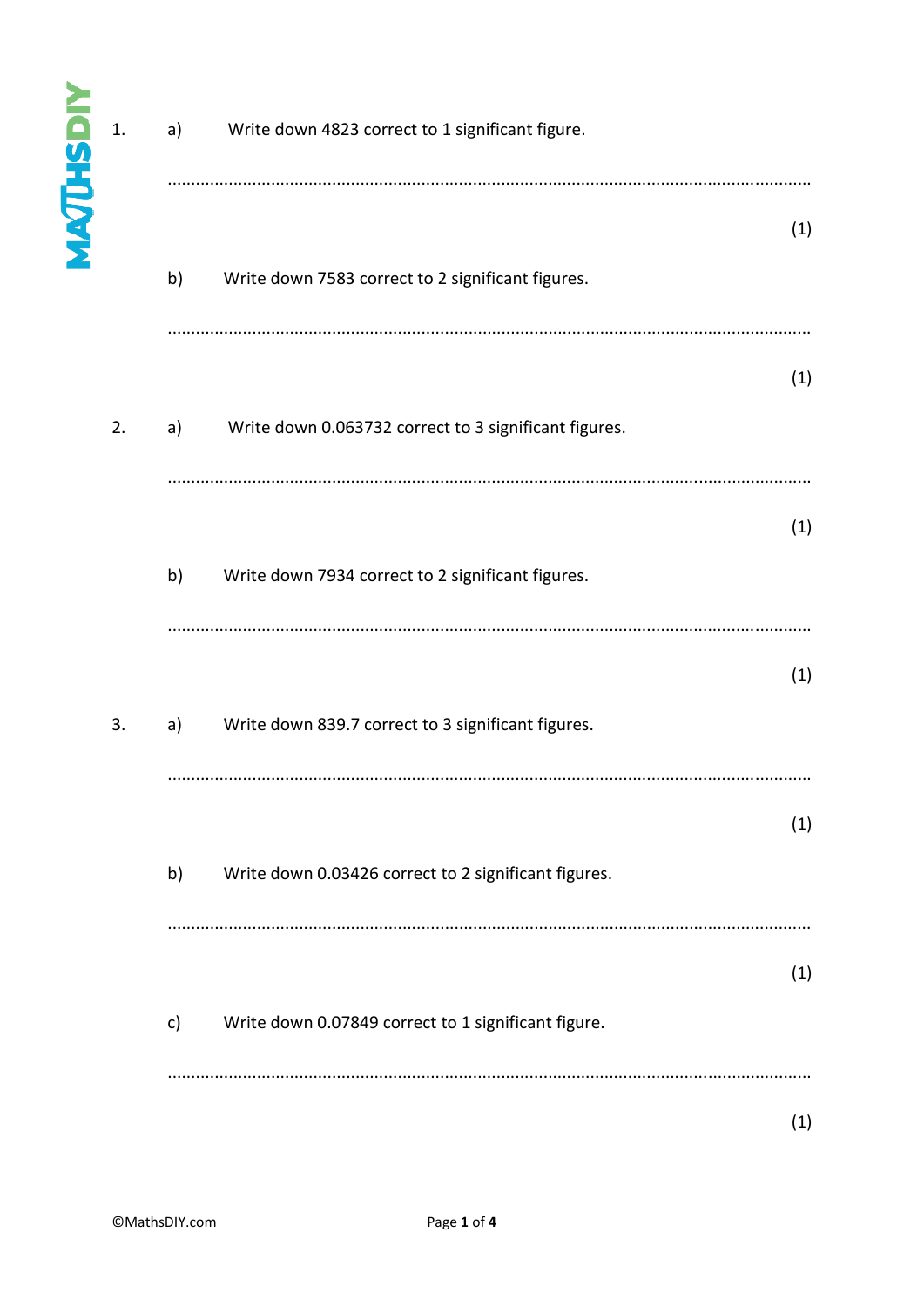| <b>MAJUHSDIY</b> | 4. | Write down 74.8612 correct to 3 significant figures.<br>a) |                                                      |     |
|------------------|----|------------------------------------------------------------|------------------------------------------------------|-----|
|                  |    | b)                                                         | Write down 6.0432 correct to 2 significant figures.  | (1) |
|                  | 5. | a)                                                         | Write down 3742 correct to 3 significant figures.    | (1) |
|                  |    | b)                                                         | Write down 0.06731 correct to 2 significant figures. | (1) |
|                  | 6. | a)                                                         | Write down 45.3475 correct to 3 significant figures. | (1) |
|                  |    | b)                                                         | Write down 7462 correct to 2 significant figures.    | (1) |
|                  |    | c)                                                         | Write down 7.49163 correct to 2 significant figures. | (1) |
|                  |    |                                                            |                                                      | (1) |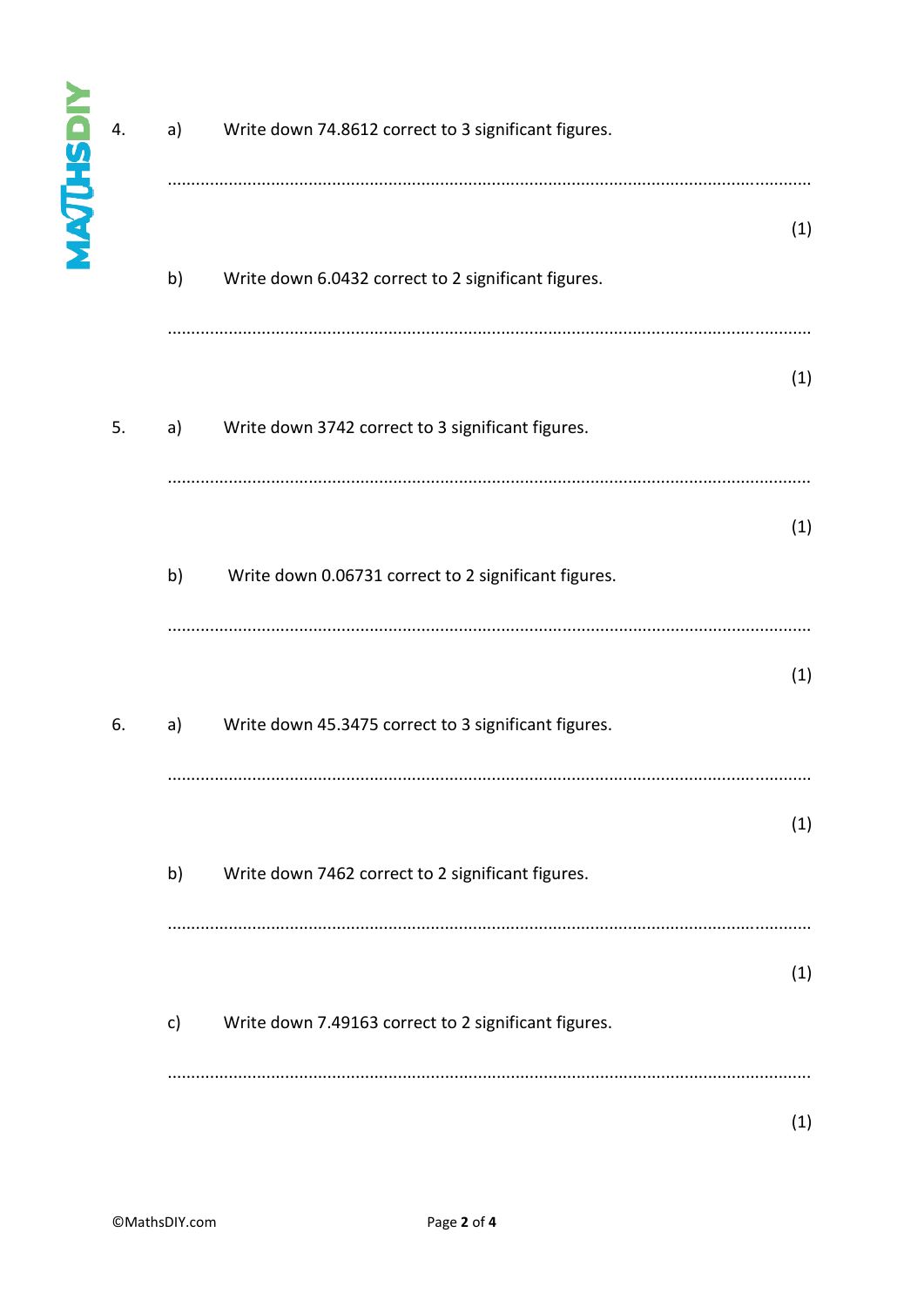| NAJUHSD | 7. | a)<br>Write down 23.68267 correct to 3 significant figures                                |                                                            |  |
|---------|----|-------------------------------------------------------------------------------------------|------------------------------------------------------------|--|
|         |    | b)<br>Write down 38 741 correct to 2 significant figures.                                 | (1)                                                        |  |
|         |    |                                                                                           | (1)                                                        |  |
|         | 8. | Find the value of                                                                         |                                                            |  |
|         |    | $\frac{43.73 \times 26.23}{523.9 - 26.74}$<br>a)                                          | , giving your answer correct to three significant figures. |  |
|         |    |                                                                                           |                                                            |  |
|         |    |                                                                                           | (2)                                                        |  |
|         |    | $\sqrt{(24.6-13.8)^3}$ , giving your answer correct to two significant figures.<br>b)     |                                                            |  |
|         |    |                                                                                           |                                                            |  |
|         |    |                                                                                           | (2)                                                        |  |
|         |    | $\sqrt{(4.3^3 \div 52)}$ , giving your answer correct to three significant figures.<br>c) |                                                            |  |
|         |    |                                                                                           |                                                            |  |
|         |    |                                                                                           | (2)                                                        |  |